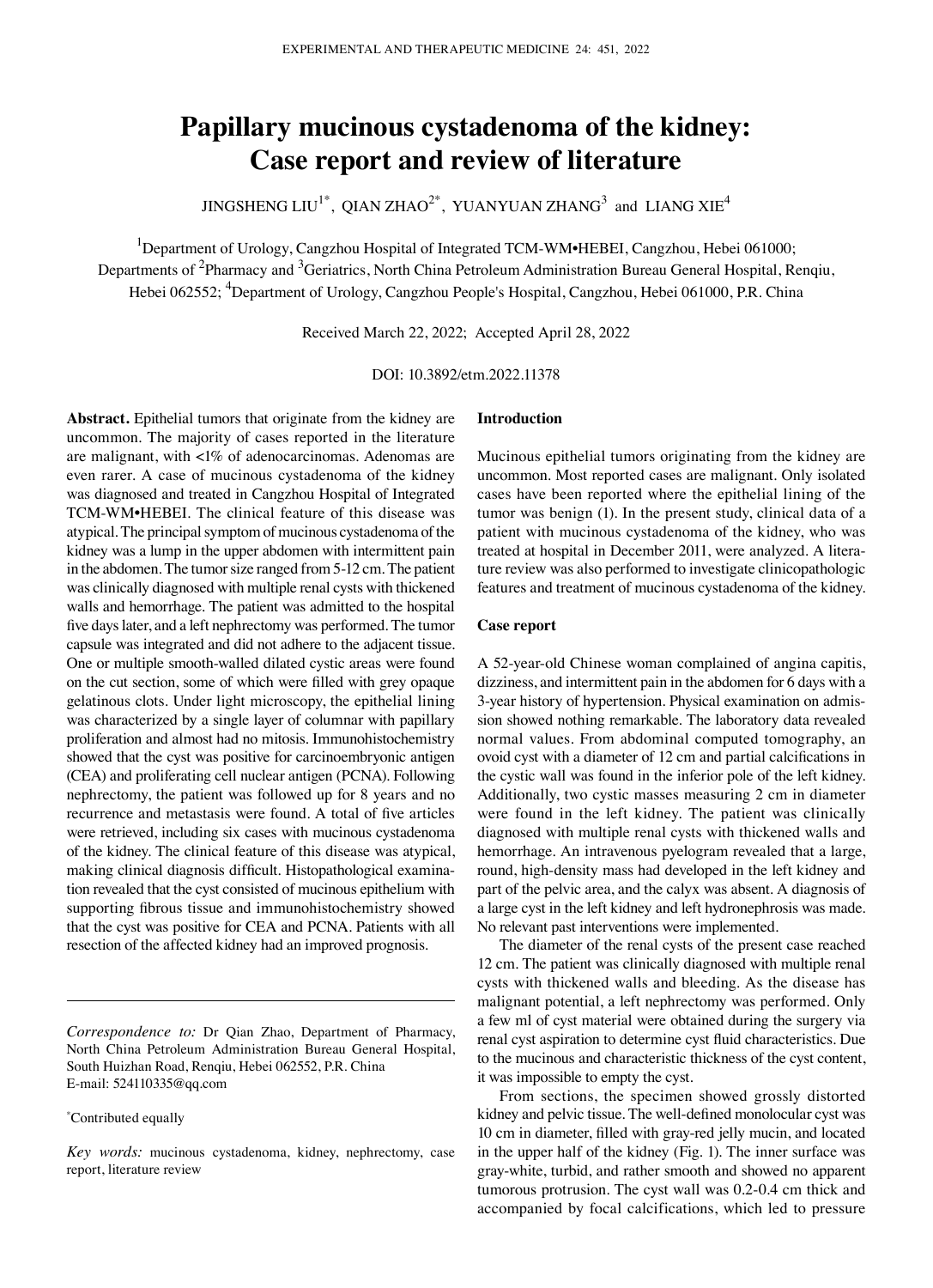atrophy of the renal parenchyma. The border between the cyst and residual renal pelvis formed a firm septum without any communication through the lumen. In addition, two cysts of 2 cm in diameter were located around the large cyst and contained dark red liquid. The two cysts were 0.2 cm thick. No calculi had formed in the urinary tracts or cyst. No tumorous lesion was found in the renal parenchyma.

Histopathological examination of the renal cyst wall revealed that it consisted of mucinous epithelium with supporting fibrous tissue. The epithelial lining was characterized by a single layer of columnar cells with sporadic papillary proliferation (Fig. 2A and B). Atrophy in the renal glomerulus and tubules were found in some sections of the cyst wall. Therefore, the cyst was believed to arise from the renal parenchyma, not from the collecting system. Histopathology was consistent with mucinous cystadenoma. Immunohistochemistry showed that the cyst was positive for carcinoembryonic antigen (CEA) and proliferating cell nuclear antigen (PCNA; Fig. 2C and D). No adverse and unanticipated events occurred following surgery. Furthermore, an 8‑year follow‑up was conducted. The patient was well, and there was no evidence of recurrence or metastasis. The patient was highly satisfied with the treatment methods and outcomes.

# **Literature review**

To further elucidate the clinical manifestations, treatment, and prognosis of mucinous cystadenoma of the kidney, a literature review was conducted. The search was performed using PubMed and the following search terms were used in all databases: ((kidney[Title/Abstract]) OR (renal[Title/Abstract])) AND (cystadenoma[Title/Abstract]). A total of five articles were retrieved, including six cases with mucinous cystadenoma of the kidney. A total of six cases (1-5) were reported between 1985 and 2015 (Table I). of these, two cases arose from the left kidney, three cases from the horseshoe kidney, and one case from the right kidney. The onset age was between 27 and 69 years. Three cysts occurred in female patients and three in male patients. Of these six patients, three patients with capillary mucinous cystadenomas had horseshoe kidney deformities, suggesting that renal tumor may be associated with congenital kidney malformation.

# **Discussion**

Benign primary mucinous cystadenomas arising from the kidney are extremely rare. Some reports have shown that mucinous cystadenomas originate from the renal pelvis (2,4,5), while others have shown that they originate from the renal parenchyma (1). In the present case, the cyst originated from the renal parenchyma. The cause of this disease remains elusive. Mardi *et al* (6) suggest the possibility that an adenoma-carcinoma sequence might exist among glandular neoplasms arising from the renal pelvis. According to this theory, the normal transitional epithelium may undergo squamous, columnar, or cuboidal metaplasia. Gangane *et al* (2) hypothesize that mucinous metaplasia may progress into an adenoma, which may then progress into a malignancy. Kobayashi *et al* (7) hypothesize that kidney calculi and long‑standing chronic infection are possible etiologic factors for mucinous adenocarcinoma of the pelvis. However, not all patients with mucinous cystadenoma arising from the kidney had such preceding lesions. It is unclear



Figure 1. Gross appearance of the resected kidney and mucinous cystadenoma.



Figure 2. Pathologic examination. (A) Tumor tissue squeezed the kidney around it, and the boundary between renal tissue with glomeruli and tubular atrophy and tumor tissue with fibrosis and chronic inflammatory cell infiltration is clear (HE; magnification, x40). (B) Monolayer mucinous columnar epithelium lining the cyst wall with papillary proliferation (HE; magnification, x200). (C and D) Immunohistochemical analysis indicated positive staining for (C) CEA and (D) PCNA (magnification, x40). HE, hematoxylin and eosin stain; CEA, carcinoembryonic antigen; PCNA, proliferating cell nuclear antigen.

whether the same hypothesis also holds for adenomas. A total of six cases (1‑5) were reported, of which three patients with capillary mucinous cystadenomas had horseshoe kidney deformities, which suggests that the renal tumor may be associated with congenital kidney malformation. Patients suffering from mucinous epithelial tumors originating from the kidney have no specific symptoms, and most of these tumors are found from physical examination or based on nonspecific symptoms, such as abdominal pain, abdominal lumps, and other symptoms. Generally, the tumor is 5‑12 cm across. In the present case, the patient presented with headache and dizziness, and a tumor of 10 cm across was found.

Renal mucinous cystadenoma is a tumor with a single capsule or polycystic tumor containing jelly-like mucus. During microscopic examinations, a single-layered tall columnar mucinous epithelium, and occasionally papillary hyperplasia, can be found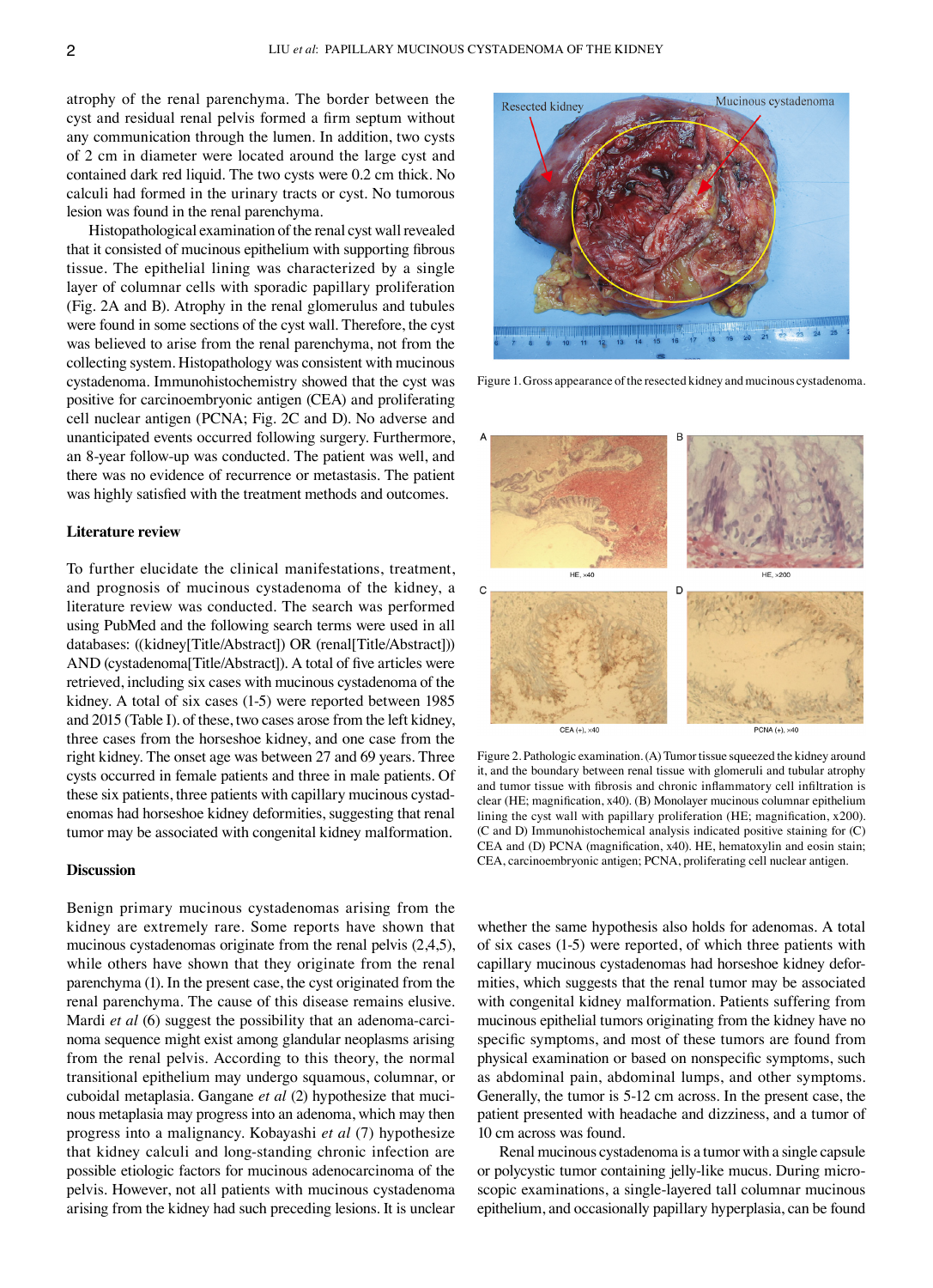|                                |        |               | Table I. Review of reported mucinous cystadenoma of the kidney.                     |                           |                     |                                                                                       |                   |            |                          |
|--------------------------------|--------|---------------|-------------------------------------------------------------------------------------|---------------------------|---------------------|---------------------------------------------------------------------------------------|-------------------|------------|--------------------------|
| Author, year                   | Sex    | years<br>Age, | Chief complaint                                                                     | Tumor size,<br>cm         | Treatment           | Pathology                                                                             | Follow-up<br>time | Recurrence | (Refs.)                  |
| Gangane et al, 2008            | Female | 35            | Intermittent pain in<br>the abdomen                                                 | $\mathbb{E}$              | Left nephrectomy    | Mucinous cystadenoma                                                                  | 2 years           | None       | $\widehat{\circ}$        |
| Gangane et al, 2008            | Male   | 65            | Pain in the abdomen, weakness<br>and loss of appetite                               | $\mathbb{X}^{\mathsf{A}}$ | Left nephrectomy    | with changes of pyonephrosis<br>arising from the renal pelvis<br>Mucinous cystadenoma | 8 months          | None       | $\widehat{\circ}$        |
| Toyoda et al, 1997             | Male   | 69            | Dysuria                                                                             | 5                         | Right nephrectomy   | Mucinous cystadenoma with<br>malignant transformation                                 | 2 years           | None       | <u>ව</u>                 |
| D'Amato, 1985<br>Ross and      | Female | 59            | Experiencing abdominal pain                                                         | ᡕ                         | Partial nephrectomy | Horseshoe kidney, mucous<br>papillary cystadenoma of<br>renal pelvis                  | 4 years           | None       | $\widehat{\mathfrak{t}}$ |
| Akan et al, 2005               | Female | 27            | discovered in the right upper<br>quadrant of the abdomen<br>A mass was incidentally | $\overline{2}$            | Cyst excision       | Horseshoe kidney, mucinous<br>cystadenoma                                             | 22 months         | None       |                          |
| Mitome et al, 2015             | Male   | 45            | A palpable mass in the<br>left abdomen                                              | $\overline{15}$           | Cyst excision       | Horseshoe kidney, mucinous<br>cystadenoma                                             | 6 months          | None       | $\widehat{\odot}$        |
| NA, information not available. |        |               |                                                                                     |                           |                     |                                                                                       |                   |            |                          |

EXPERIMENTAL AND THERAPEUTIC MEDICINE 24: 451, 2022

3